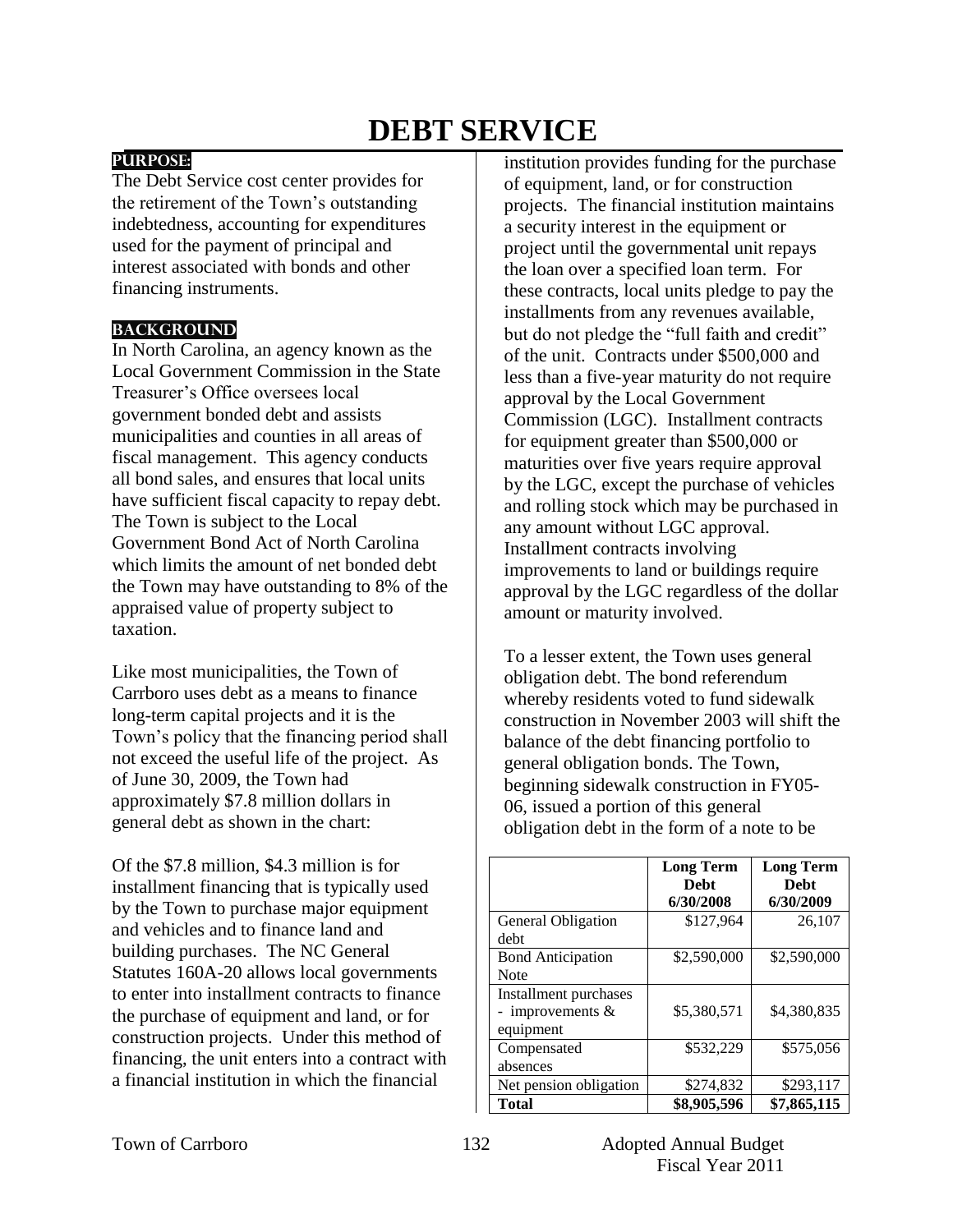payable in 9 months (Bond Anticipation Note – BAN). General obligation bonds are collateralized by the full faith, credit, and taxing power of the Town and generally allow for longer term loan terms than other types of financing (up to 20 years) and require a lower interest rate than other types of financing. The Town has seven years to issue general obligation debt once it is approved by the tax payers. This allows the Town to phase in debt as it is needed and as older debt is retired and paid off.

Other long term debt includes reserves for compensated absences which is the amount the Town owes for future payments for employee vacation and net pension obligations represents the annual required contribution for retirement benefit to law enforcement officers.

#### **Current AND FUTURE Debt**

The Town of Carrboro shows a lower debt obligation than in previous years due to expiration of some old general obligation bond and lease-purchase commitments. The long-term debt obligation anticipated over a ten-year period is listed below (includes debt obligations noted in the June 30, 2009 audit, adds the authorized but unissued debt approved for sidewalks and greenways in November 2003, and anticipates funding the vehicle and

equipment needs over a five-year period as planned in the recommended budget).

Outstanding debt increases for the years 2009 through 2012. This is due to the fact that the Town plans to issue bond anticipation notes (BANs) for sidewalks and greenways through June 2011 and then issue the entire \$4,600,000 in year ending June 30, 2012. Until the bonds are actually issued, the Town's audited records report both the BANs and the authorized but unissued debt obligations. For policy purposes in tracking outstanding debt per capita in the Town's fiscal policy, the authorized but unissued and issued debt will be included, but not BANs since that reflects the true total debt the Town to which the Town is committed.

The Town anticipates increases in debt repayment costs in subsequent fiscal years for sidewalk construction and greenway projects (\$4.6 million dollars authorized), and for potential debt issuances in the next five years for the projects envisioned in the Town's Capital Improvements Program (CIP). The minimum amount of anticipated debt service repayments and impact on debt ratios and levels are projected in the Five-Year Plan (p 180).

|               | <b>Existing Long Term</b> |                                | <b>Authorized and</b> |                        |
|---------------|---------------------------|--------------------------------|-----------------------|------------------------|
|               | June 30, Installment and  | Vehicle &                      | <b>Unissued Debt</b>  |                        |
| Year          | <b>General Obligation</b> | <b>Equipment</b>               | for Sidewalks         | <b>Total Long-Term</b> |
| <b>Ending</b> | Debt & Notes              | Installment Debt and Greenways |                       | <b>Debt</b>            |
| 2009          | \$5,270,042               | \$1,755,671                    | \$4,600,000           | \$11,625,713           |
| 2010          | \$8,105,184               | \$2,127,358                    | \$4,600,000           | \$14,832,542           |
| 2011          | \$8,896,700               | \$1,394,655                    | \$4,600,000           | \$14,891,355           |
| 2012          | \$9.099.103               | \$865,220                      | \$0                   | \$9.964.323            |
| 2013          | \$8,349,545               | \$501,250                      | \$0                   | \$8,850,795            |
| 2014          | \$7,591,918               | \$118,670                      | \$0                   | \$7,710,588            |
| 2015          | \$6,825,914               | \$0                            | \$0                   | \$6,825,914            |
| 2016          | \$6,076,132               | \$0                            | \$0                   | \$6,076,132            |
| 2017          | \$5,318,326               | \$0                            | \$0                   | \$5,318,326            |
| 2018          | \$4,708,334               | \$0                            | \$0                   | \$4,708,334            |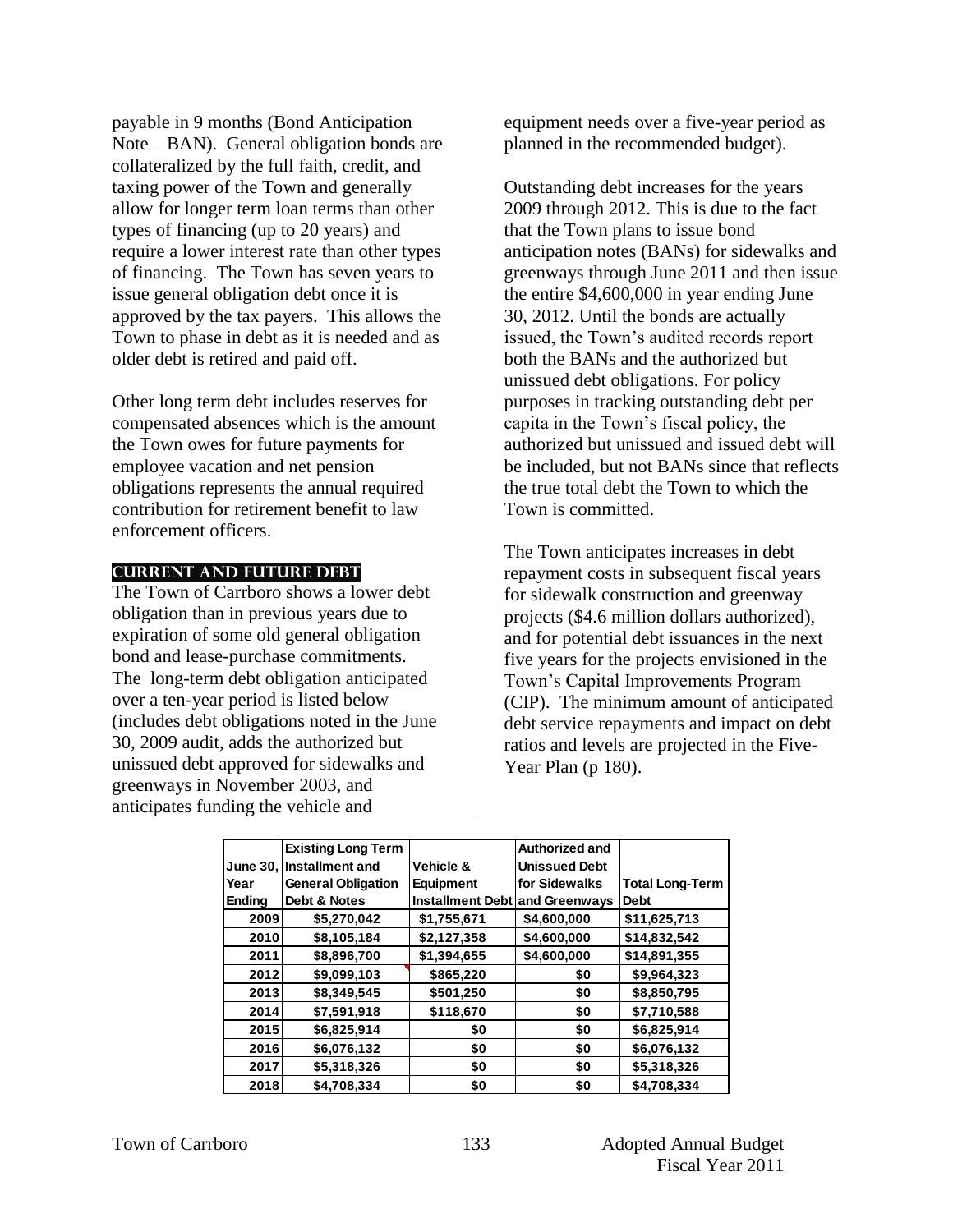| SUMMAR I                                 |               |               |                |                |              |
|------------------------------------------|---------------|---------------|----------------|----------------|--------------|
| <b>DEBT SERVICE - DEPARTMENTAL TOTAL</b> |               |               |                |                |              |
|                                          |               |               |                |                |              |
|                                          | 2007-08       | 2008-09       | 2009-10        | 2010-11        | % CHANGE     |
|                                          | <b>ACTUAL</b> | <b>ACTUAL</b> | <b>ADOPTED</b> | <b>ADOPTED</b> | 2010/11 FROM |
|                                          |               |               | <b>BUDGET</b>  | <b>BUDGET</b>  | 2009/10      |
|                                          |               |               |                |                |              |
| <b>SUMMARY</b>                           |               |               |                |                |              |
|                                          |               |               |                |                |              |
| PERSONNEL                                |               | $\Omega$      | $\Omega$       |                | 0%           |
| <b>OPERATIONS</b>                        | 1,360,896     | 1,427,902     | 1,621,062      | 1,548,915      | $-4%$        |
| <b>CAPITAL OUTLAY</b>                    |               |               |                |                | $O\%$        |
|                                          |               |               |                |                |              |
| <b>TOTAL</b>                             | 1,360,896     | 1,427,902     | 1,621,062      | 1,548,915      | $-4%$        |

#### **changes in budget from prior year adopted budget**

**summary**

Debt Service costs are decreasing in the upcoming year for several reasons. The Town experienced lower interest costs for the bond anticipation note issued in the current year due to lower interest rates and as a result of project spending being lower than anticipated (\$99,832). In addition, previous vehicle lease purchase payments

and other long-term debt have expired or is reduced (\$115,129). The recommended budget also provides for the first full year of debt service payment on the fire substation (\$142,814 increase) and \$10,000 for contracted services. Debt service obligations in summary format follow:

# *Debt service obligations in summary format*

| Project                                        | Issue \$    | Principal | Interest | Total    |
|------------------------------------------------|-------------|-----------|----------|----------|
| Sidewalks & Greenways – Bond Anticipation Note |             |           |          |          |
|                                                | \$2,590,000 | \$0       | \$22,573 | \$22,573 |
| <b>Total General Obligation Bonds</b>          |             | \$0       | \$22,573 | \$22,573 |

| Project                                                   | Issue \$     | Principal | Interest  | Total     |
|-----------------------------------------------------------|--------------|-----------|-----------|-----------|
| Century Center (Issued 1997); 3.75% interest; due until   | \$3,080,000  | \$176,045 | \$53,834  | \$229,879 |
| 2018                                                      |              |           |           |           |
| Land - Martin Luther King, Jr. Park (Issued 2000;         |              |           |           |           |
| refinanced 2003); 3.99% interest, due until 2015          | 274,000      | \$20.452  | \$4.221   | \$24,673  |
| Land – Public Works Facility (Issued 2002); 3.96%         | 767,000<br>S | \$51,133  | \$14,880  | \$66,013  |
| interest; due until 2018                                  |              |           |           |           |
| Adams Tract (Issued 2005); 4.10% interest; due until 2020 | 600,000      | \$40,000  | \$16,400  | \$56,400  |
| Fire Substation                                           | \$3,250,000  | \$216,667 | \$125,661 | \$342,328 |
| <b>Total Long-term Installment Debt</b>                   |              | \$504,297 | \$214,996 | \$719,293 |

*Annual vehicle and equipment debt service costs are comprised of borrowings dating to FY06-07 with annual amortization periods ranging from five to seven years.*

| FY10-11 and prior Vehicle/Equipment | $\$732.704$      | \$64,345 | \$797,049 |
|-------------------------------------|------------------|----------|-----------|
| <b>Equipment &amp; Vehicles</b>     | <b>Principal</b> | Interest | Total     |